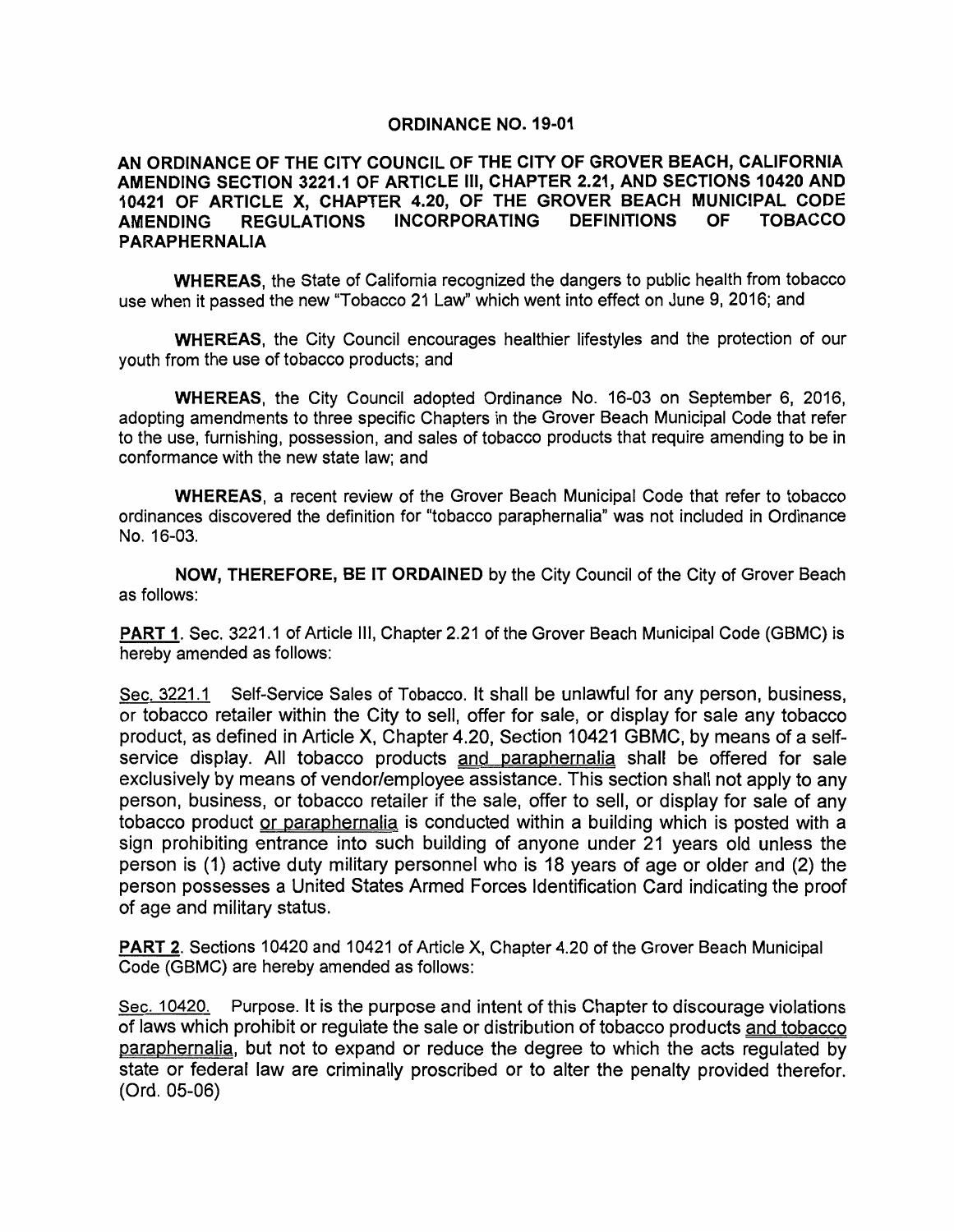Sec. 10421. Definitions. The following words and phrases, whenever used in this Chapter, shall have the meanings defined in this Section unless the context clearly requires otherwise:

(A) "Person" means any natural person, partnership, cooperative association, private corporation, personal representative, receiver, trustee, assignee, or any other legal entity.

(B) "Proprietor" means a person with an ownership or managerial interest in a business. An ownership interest shall be deemed to exist when a person has a ten percent (10%) or greater interest in the stock, assets, or income of a business other than the sole interest of security for debt. A managerial interest shall be deemed to exist when a person can or does have, or can or does share, ultimate control over the day-to-day operations of a business.

(C) "Tobacco paraphernalia" means any cigarette papers or wrappers. blunt wraps. pipes. holders of smoking materials of all tvpes. cigarette rolling machines. or other instruments or things designed for the smoking or ingestion of tobacco products as defined in Business and Professions Code Section 22962 (a) (2) and Penal Code Section 308 (a).

(D) "Tobacco product" means any of the following:

(1) A product containing, made, or derived from tobacco or nicotine that is intended for human consumption, whether smoked, heated, chewed, absorbed, dissolved, inhaled, snorted, sniffed, or ingested by any other means, including, but not limited to, cigarettes, cigars, little cigars, chewing tobacco, pipe tobacco, or snuff.

(2) An electronic device that delivers nicotine or other vaporized liquids to the person inhaling from the device, including, but not limited to, an electronic cigarette, cigar, pipe, or hookah.

(3) Any component, part, or accessory of a tobacco product, whether or not sold separately.

( 4) "Tobacco product" does not include a product that has been approved by the United States Food and Drug Administration for sale as a tobacco cessation product or for other therapeutic purposes where the product is marketed and sold solely for such an approved purpose.

 $(E)$  "Tobacco retailer" means any person who sells, offers for sale, or does or offers to exchange for any form of consideration, tobacco, tobacco paraphernalia, or tobacco products; "tobacco retailing" shall mean engaging in any of these activities.

 $(E)$  "Licensing Agent" means a City employee designated by the City Manager to serve in this capacity.

(G) "Enforcement Agency" means the Grover Beach Police Department.